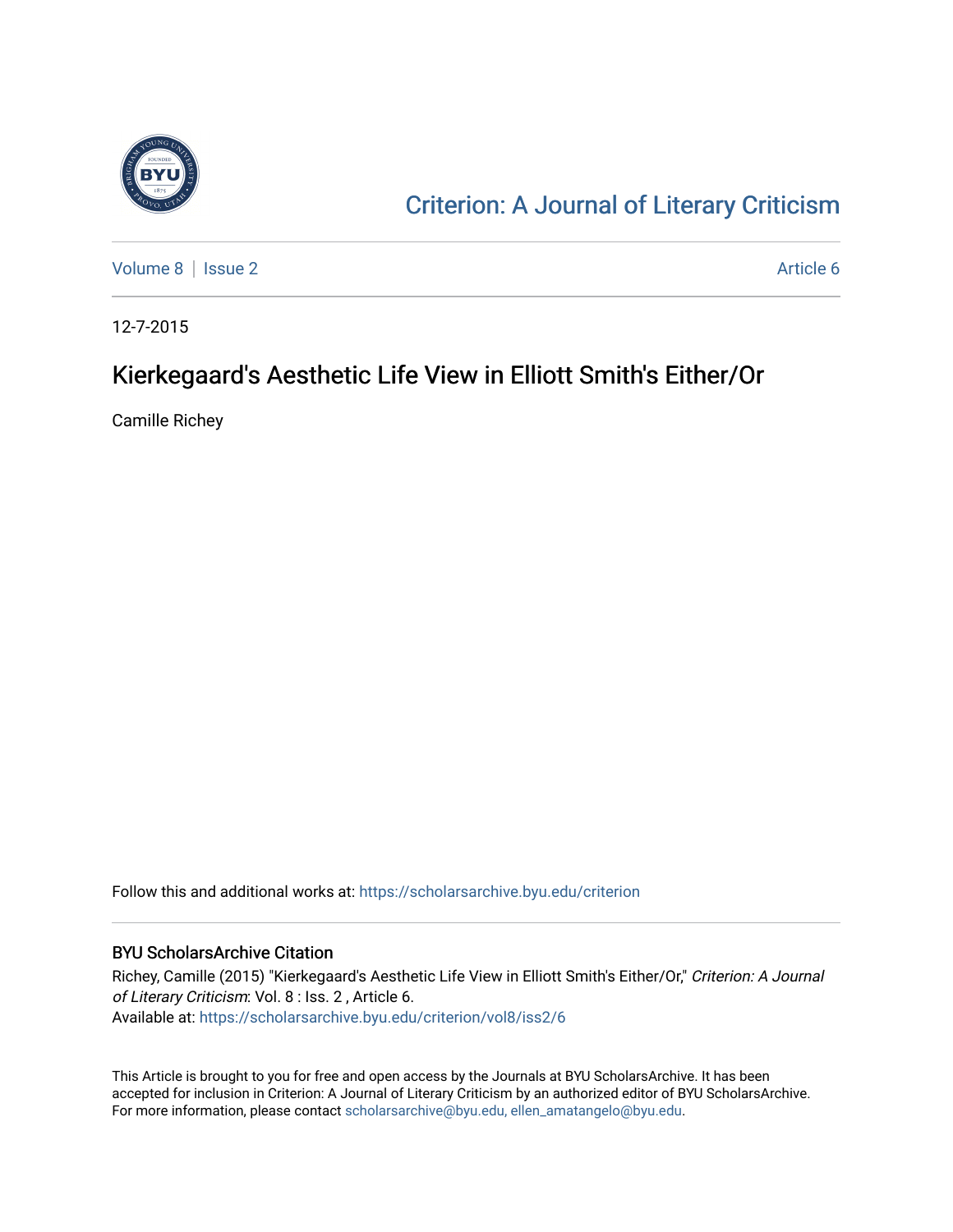# Kierkegaard's Aesthetic Life View in Elliott Smith's *Either/Or*

*Camille Richey*

When people write about Elliott Smith's music, they cannot help but delve into the angst, hopelessness, and depression of his deceptively poppy choruses. When it comes to discussing the title of Smith's third album *Either/Or*, a title lifted straight from Søren Kierkegaard's published work from 150 years earlier, it is no surprise that what mainly gets compared between Smith and Kierkegaard are their melancholic dispositions—once referred to by Kierkegaard as his "faithful mistress" (Schultz 163). Nelson Gary, a friend of Smith, generally explains the title by saying, "Elliott, having a philosophy degree, lived and breathed the melancholy-saturated work of Søren Kierkegaard to the degree that he named an album after one of his books." *Magnet Magazine* says the intriguing title reminds us, "Kierkegaard believed life is a cosmic joke and then you die" (Davis). In other words, the only statements out there that attempt to explain the connection between Smith's *Either/Or* and Kierkegaard's *Either/Or* essentially conclude with: Smith was depressed, he read Kierkegaard—who was also depressed—which made him even more depressed.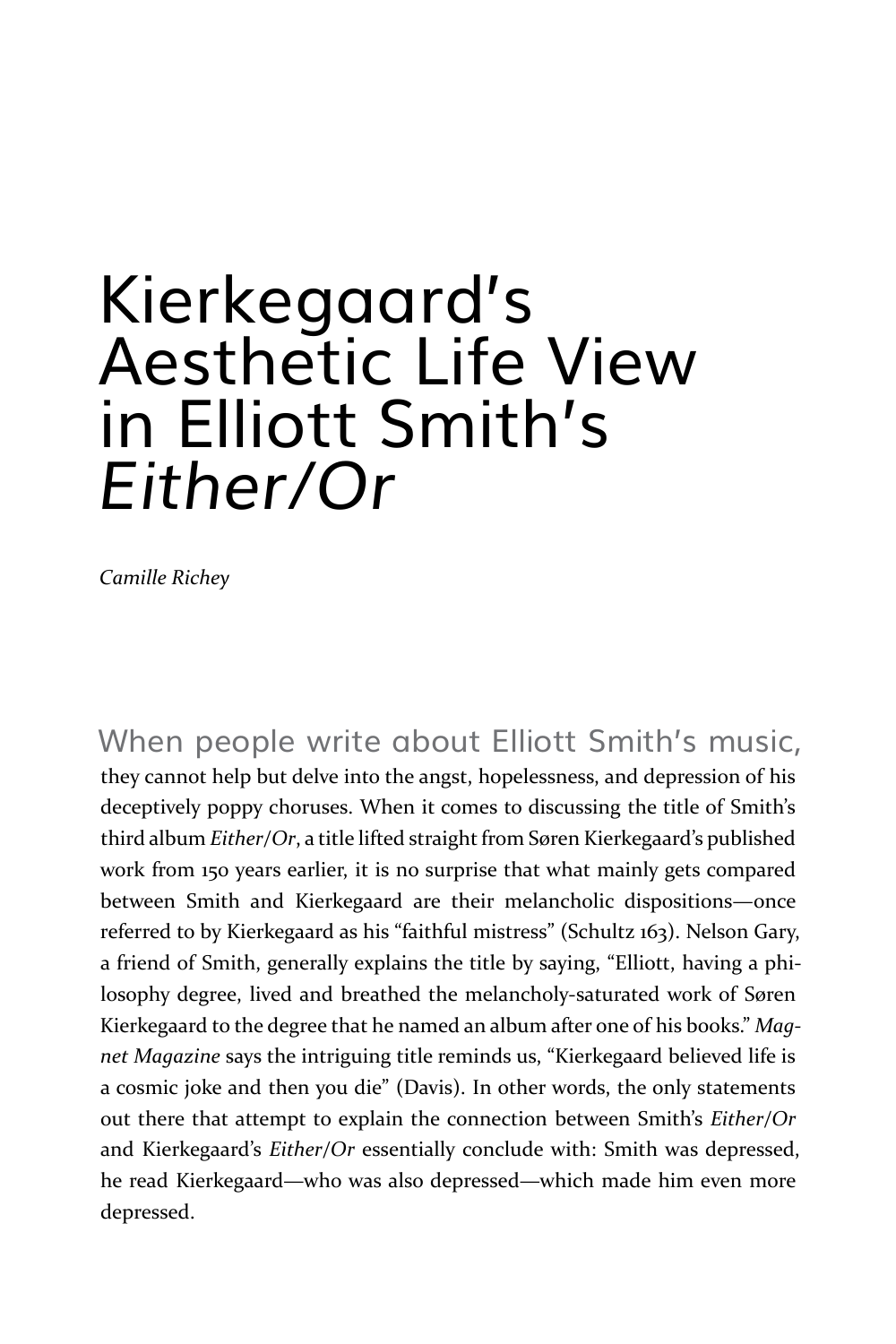By comparing the actual themes laid out in Kierkegaard's *Either/Or* to Smith's *Either/Or*, the album reveals itself to be much more than a vague reference to general reflections on melancholy; in fact, this melancholy is only one aspect in an entire work replete with various Kierkegaardian concepts. More specifically, in the book *Either/Or*, Kierkegaard sets up the idea of the aesthetic life view (in contrast to the ethical and the religious life views he proposes throughout his writings). Speaking through a rather unusual collection of advice, journals, and discourses written by fictitious authors like Author A and Johannes the Seducer (who are aesthetes themselves), Kierkegaard exposes the aesthete's core characteristics: a desire for passion, concern with time, and indecision. Unbeknownst to many Elliott Smith fans, the album *Either/Or* revolves very much around these exact characteristics. By closely examining the lyrics and taking into account how they are emphasized by song form and instrumentation, this paper demonstrates exactly how these aesthetic qualities—the desire for passion, concern with time, and indecision—shape Smith's *Either/Or*. Surely the album is not simply a nod to Kierkegaard's depression, but the product of an artist who resonated deeply with the philosopher's expression of the aesthete's world.

### The Concept of Irony

Before diving into the characteristics of the aesthete, one thing needs to be understood: That is, the foundation for any of these life views, or the very thing that makes an individuals' subjectivity possible, comes from the awareness of what Kierkegaard calls irony. In *The Concept of Irony*, Kierkegaard holds up Socrates as the poster child for irony because Socrates always questions, and ultimately negates, strongly held assumptions; in fact, Socrates is apt to deconstruct none other than the whole substantial world (Hong 31). By nullifying everything that once seemed established or obvious, Socrates the ironic subject, comes to the conclusion that he is ignorant; he knows nothing: "Actuality has lost its validity entirely" (28). What Socrates thought was concrete is nothing but artificial construction. To him "the whole of existence has become alien" (27), and the recognition that nothing is knowable is like a black abyss as wide as eternity, an "infinite absolute negativity" (27). It assures us that there is no objective reality, only perceptions; there is no univocal, authoritative purpose, only subjective decision.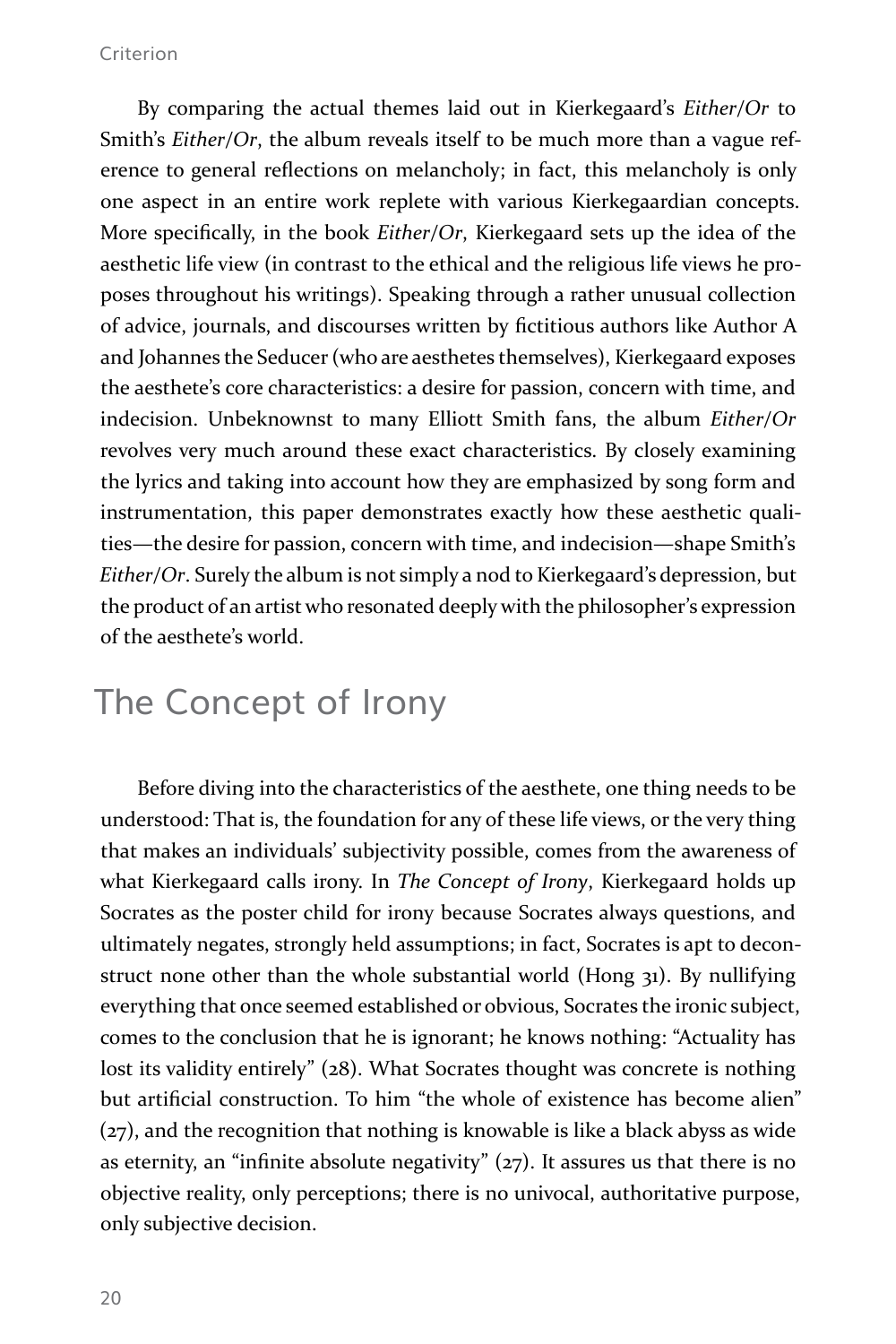Instead of wallowing away at the nothingness of the world (which certainly contributes to the melancholy felt both by Kierkegaard and Smith), Kierkegaard posits that becoming conscious of irony is actually freeing. It qualifies individuals to be true subjects (24), meaning individuals who are aware of their ability to make life-changing decisions. Because Socrates "grasps the nothing," he is "free  $\ldots$  of earnestness about anything" (35). He now "genuinely feels quite liberated" (35). In other words, irony may negate objective truth, but it gives people the ultimate freedom to choose for themselves. Because of irony, one is no longer bound by "civic commitments and obligations marking normal daily existence" (Khan 71), but only bound by what he or she wants to be. Simply put, irony reveals that there is no inherent meaning to the world (a realization that is both terrifying and liberating), but through it one can comprehend his or her own power to create meaning. Throughout the rest of his writings, Kierkegaard ultimately suggests that one creates meaning through three possible lenses: the religious, the ethical, and the aesthetic. That aesthetic life view is precisely what Smith seems to be most interested in.

In Smith's album, irony rears its negative head most obviously in "Ballad of Big Nothing." In fact, the message is so Kierkegaardian that it makes talk about the similar melancholy between Smith and Kierkegaard seem especially superficial. Again, Smith appears to be consumed by Kierkegaard's own ideas, not just vaguely referencing them. This "Ballad of Big Nothing" starts with a simple double-tracked guitar riff, a repeating, descending open-fourth slide that immediately introduces us to a yearning, pessimistic emptiness. Yet, Smith manages to fill in some of the loneliness with a catchy bass line, peppy rhythm guitar chords, drums that don't skimp on cymbals or upbeat snare punches, and a poppy chorus. Unlike some of his completely acoustic haunting numbers, this comes across more as a power ballad, an anthem even. While the upbeat instrumentals sound positive, they cannot completely overshadow his weighty lyrics about superficiality, subjectivity, and irony. After building up the melody to a climactic chorus, he confidently sings, "You can do what you want to whenever you want to / You can do what you want to there's no one to stop you" (Smith). It's a line that makes Smith into an ironic subject, one who understands the arbitrariness of the known world. There is no true authority except the individual. Each is free to make his or her own decisions. That first line "You can do what you want to whenever you want to" gets sung three more times by the end of the song. He croons the line higher, then lower, then over a different chord until adding, "Though it doesn't mean a thing." Ultimately it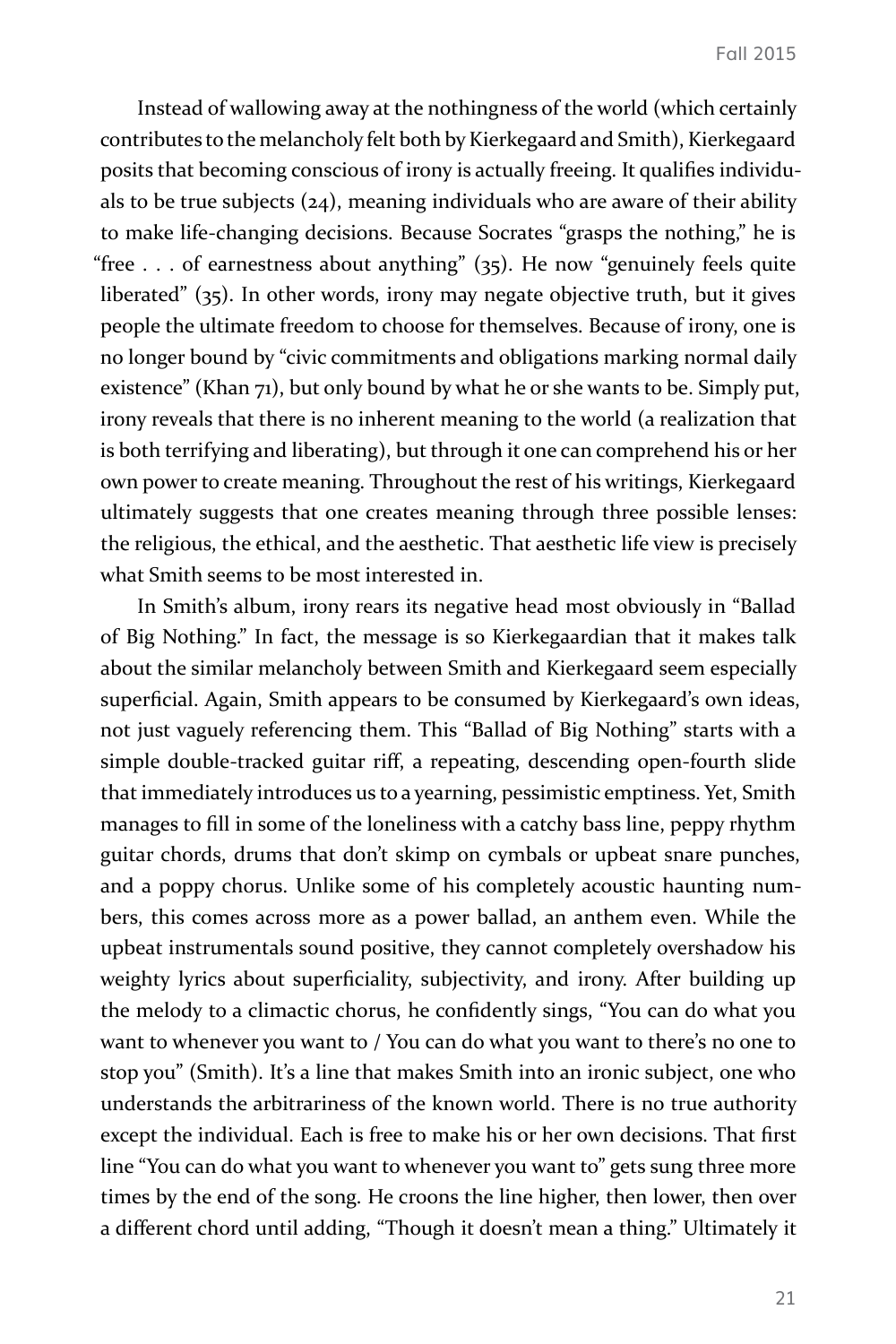funnels into his grand and final statement, "Big nothing." These last two words are dynamically his loudest lyric, perhaps the one with the most assurance behind it—and maybe the most disdain as well. After all the searching, after all the observing and the philosophizing, there is only "infinite absolute negativity." While Kierkegaard talks about this unfortunate realization as a necessary "qualification of subjectivity" (Hong 24), Smith seems less content with the process. Instead of arriving at subjectivity from meaninglessness, Smith flips it. He starts off knowing he is a free and active agent and then ends up at the black hole of nothingness, while the instrumentals couldn't be more flauntingly final. Smith's confrontation with the "big nothing" is not one of regret, intimidation, or defeat. Rather, it is a resolute belief, an emphatic acceptance of our existential situation. The only truth one can ever know is that there is no truth. This "anti-anthem or ironic anthem" (Nugent 97) suggests the final moment should be a good one. That message not only resonates with Kierkegaard's concept of irony, but it also foreshadows the aesthete's concern with time, a characteristic that will be discussed later in the paper.

### Desire for Passion

Smith's album often personifies the aesthetic life view, which incorporates the aesthete's desire for passion. The "Ballad of Big Nothing" not only encounters life's meaninglessness, but it also describes a passionless world. The people are "dragging," "sitting," "waiting," "tired," "waiting to be taken away," and "watching" the parade, which are all passive verbs—sedentary situations. Although this song takes place at a parade (usually a lively, crowded, even moving experience), Smith seems somewhat detached or disappointed, as do all of the other characters for that matter. All the commotion does not amount to any deeply felt purpose or meaning. This description of apathy is all too familiar to Kierkegaard's aesthetes. It's not that they are always disinterested, but that they are continually searching for palpable passion and therefore unsatisfied when they do not find it. For characters like Author A and Johannes the Seducer, passion is clearly the goal in life. Author A complains that "the times . . . are wretched, for they are without passion" (Hong 40) and that boredom is in fact "the root of all evil" (51). In "The Rotation of Crops," Author A advises us to regularly adjust our daily schedules, living situations, and unenthusiastic habits in order to amuse ourselves more. He describes how entertaining a fly can be if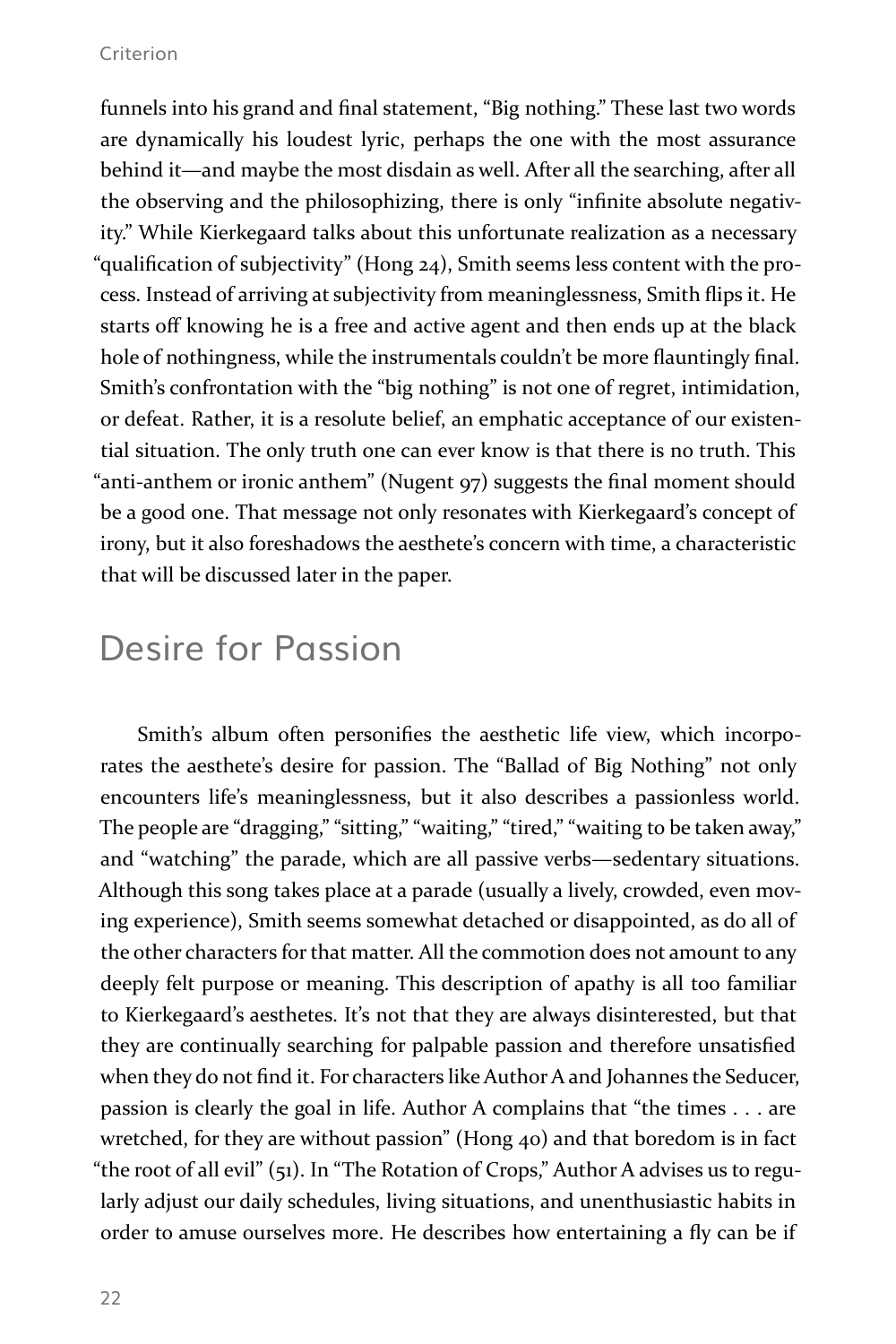there are no other interesting objects available and how sweat dripping down a boring speaker's nose can turn a potentially terrible moment into a pleasurable one (60). Some of these descriptions may seem a little trite (as if the aesthete is only looking for superficial hedonistic fulfillment), but the aesthete may not necessarily be limited to a taste for pleasure. Rather, C. Stephen Evans, one of the U.S.'s leading Kierkegaardian experts at Baylor University, explains, "Kierkegaard places the emphasis on desire itself. What the aesthete wants is simply to have what he or she wants, whatever that might be" (71). In other words, the aesthetes' passion may vary from person to person. Some may want pleasure, others may want pain (72), but collectively they all want that passion to be fulfilled.

Kierkegaard's Johannes the Seducer has his own specific passion: that is seducing young girls, which he does in a so-called "spiritual" sense. In his diary, he describes in detail his thought out plans for deceiving Cordelia, a young impressionable urban woman; he describes it in a curious way, hinting that he is bringing out Cordelia's aesthetic qualities. He is turning her into a type of interesting, poetic work of art. The pleasure that comes from bringing out her artistic nature, and indeed causing her to fall in love with him, is equivalent to "splash[ing] up and down on a stormy lake" (Hannay 37). It is "enjoyable to be stirred in oneself" (37). Although Johannes concerns himself with different desires, there is still that longing to feel strong emotion. He works towards his moment deliberately, purposefully. While different in their specific interests and personalities, Author A and Johannes are examples of the aesthetic life view, in which the individual personally, and often selfishly, satiates their own passionate desires.

Returning once again to Elliott Smith, not only does his "Ballad of Big Nothing" express a kind of aesthetic disappointment with the lack of passion in the world, but other songs in the *Either/Or* album like "Speed Trials," "Pictures of Me," and "Rose Parade" present this sentiment as well. "Speed Trials" begins the album with a quiet, sinister march. His frustrations come out in lyrics that talk about "running back" to a past experience: "running speed trials standing in place." He also references a socket that does not give "a shock enough." Here is a world where electric jolts can't make a person care or feel deeply and where racers only run in the preliminaries without ever getting to the real event. In fact, this character runs the speed trial without actually moving anywhere. If speed trials already felt pointless, surely running one in the same spot makes it even more so. William Todd Schultz, writer of the psychobiography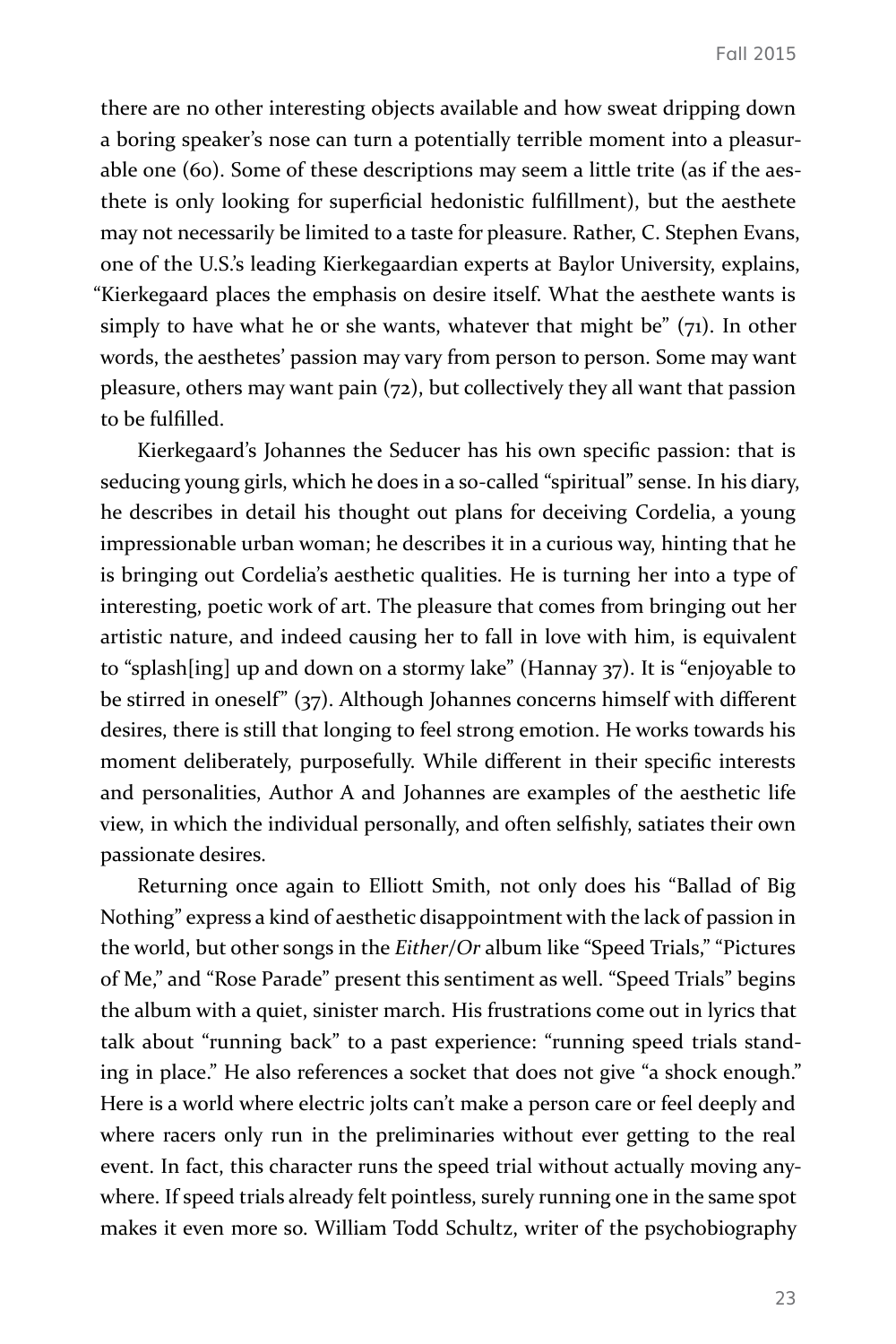*Torment Saint: The Life of Elliott Smith*, sums up the song by saying, "Life's a speed trial—all preparation and qualification, no race" (88). In "Pictures of Me," Smith complains about his growing fame, a superficial situation that lacks any real meaning or passion for him. The introductory lines "Start, stop, and start / Stupid acting smart / Flirting with the flicks / Say it's just for kicks" immediately articulate his disillusionment with people who only act at a surface level. They flirt for fun without anything substantial. When the chorus comes along, Smith switches into a higher tonal key, bringing greater tension and more emotion: "So sick and tired of all these pictures of me / Completely wrong / Totally wrong." To see his picture around the city (to know that he has gotten more popular) does not by any means fulfill his deep-seated desires. Everyone else is "dying just to get the disease," which Schultz calls "the big blue screen of fame," but Smith finds it revolting.

In "Rose Parade" we see even more examples of shallowness. At the parade, a metaphor that for Smith exhibited much ado about nothing, he is asked to "march down the street like the Duracell bunny" and "throw . . . out candy that looks like money." Like running a speed trial in place, the Duracell bunny has no real point. He uses energy just to use energy. There is no underlying meaning to his existence. And then Smith's use of candy (one time here and twice in "Ballad of Big Nothing") is telling as well. Like the bunny or the parade, candy gets a lot of attention, but it hardly sustains a person. It has all the trappings of a lie, of pretending like it is everything you want while hardly offering anything substantial. Interestingly enough, while he listens to the "ridiculous marching band," he finds himself actually "singing along / With some half-hearted victory song." Afterwards he asks the listener, "So won't you follow me down to the Rose Parade?" Smith complains about a world that lacks real and true emotion, deep purpose and passion, but he still finds himself taking part in that lackluster world. He is not only asked to come to the parade, but he asks the listener to follow him there, fully acknowledging his own involvement. Even though he calls the marching band ridiculous, he still ends up singing with them.

Though complaining about the passionless age and involving oneself in it are rather contradictory, that attitude fits firmly within the aesthete's worldview. At the beginning of the book *Either/Or*, Author A tells us, "I don't feel like doing anything. I don't feel like riding—the motion is too powerful; I don't feel like walking—it is too tiring; I don't feel like lying down . . . I don't feel like doing anything" (Hong 38). For someone who complains about others not having passion, he certainly lacks some. Later he laments that there is never any real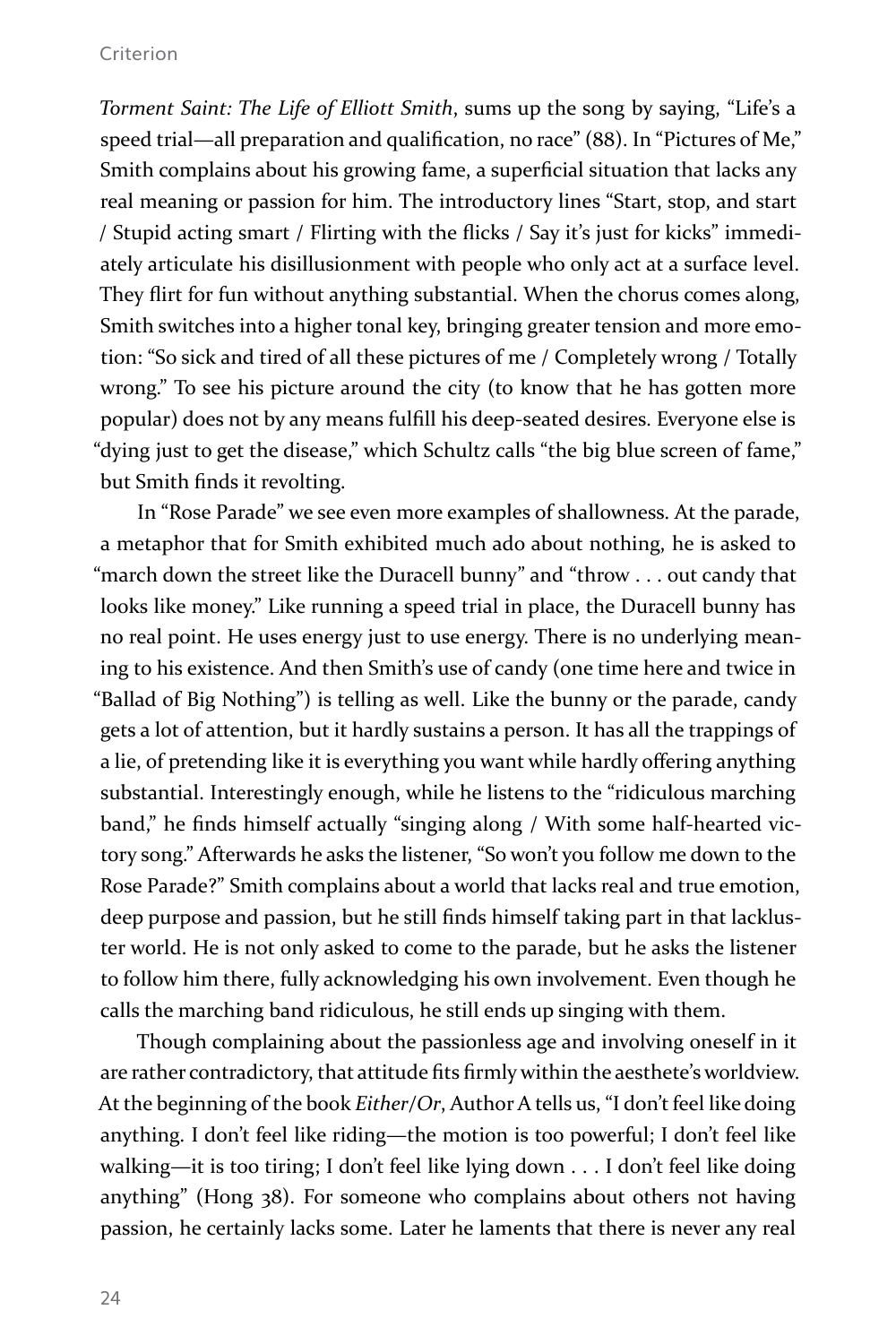purpose in his situation and that such is always the case. "Before me is continually an empty space, and I am propelled by a consequence that lies behind me" (Hong 39). Like Smith, Author A wishes there were some meaning to grasp onto, but is always only confronted with "big nothing,"—which is simply the human condition. He also suggests that maybe frivolity really is the answer to life. If nothingness is one's lot in life, then nothingness is what one should embrace. "Arbitrariness is the whole secret. It is popularly believed that there is no art to being arbitrary, and yet it takes profound study to be arbitrary in such a way that a person does not himself run wild in it but himself has pleasure from it" (60-61). Like Evans points out, the aesthete is not simply a hedonist, but a very complex personality. The aesthete is often disappointed that there is not more passion, but sometimes takes part in lethargy, or seemingly meaningless activities. The particular desire can take different forms, but whatever the desire is, the aesthete wants it to be fulfilled immediately.

### Concern With Time

The second characteristic of the aesthete is his or her concern with time. Since the aesthete mainly focuses on immediately satisfying desire, he or she is also very aware that those fulfilling moments are fleeting. About the aesthete and time, Evans says, "The aesthete lives in and for 'the moment.' It is not hard to see why this should be so, for immediate desires have just this momentary character, and to live for the satisfaction of such desires is to seek to make one's life a series of satisfying moments" (72). Like living for passion, living for the moment has its problems, and the aesthete is all too aware of this. Author A says, "Pleasure disappoints; possibility does not." Furthermore, if he made one wish, it would not be "for wealth or power but for the passion as possibility, for the eye, eternally young, eternally ardent, that sees possibility everywhere" (43). In other words, possibility is the fountain of eternity. Unlike pleasure, which has an expiration date, possibility never closes. It never limits. It is always available. If Author A could harness that power, he could theoretically reap passion endlessly. However, as it is, his passion-filled moments will only be momentary. Johannes the Seducer also understands the transience of time, which is one of the reasons why he writes his journal at all. Author A, the editor who discovers Johannes' letters on accident, describes the tone of the diary this way: "Although of course the experience was recorded after it happened--sometimes perhaps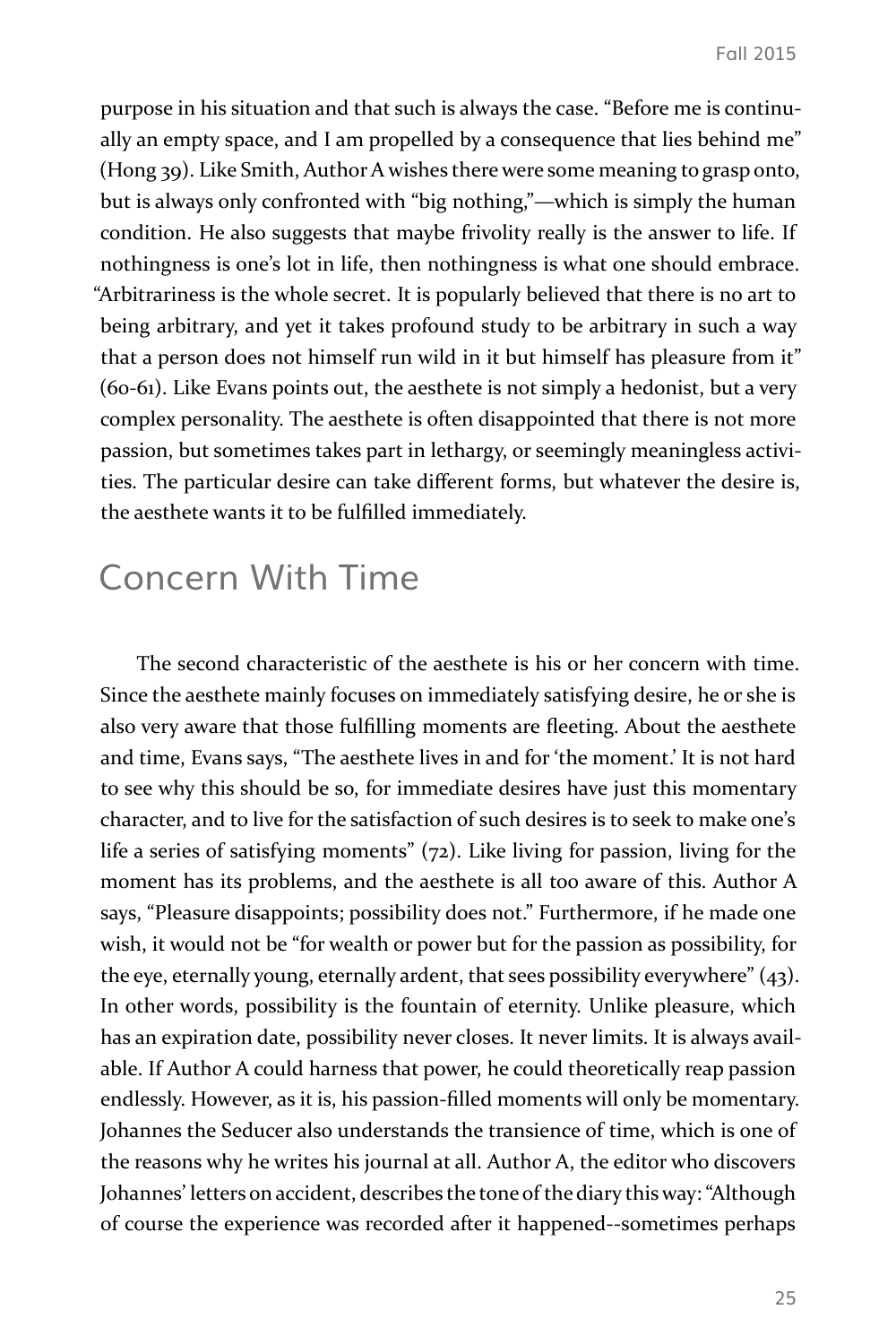even a considerable time after--it was often described as if taking place at the very moment, so dramatically vivid that sometimes it was as though it was all taking place before one's very eyes" ("Diary" 11). Evidently, Johannes is not just interested in living his moment in the first place, but also wants to "savour . . . his own person aesthetically" in the future. For him, the diary is a way to freeze time. In theory, the future is the fountain of potentiality. The problem of temporality surfaces once again because even the secondary experience expires and like Plato's "mimesis" is still twice removed from the ideal. In the second part of the literary work *Either/Or*, Judge Wilhelm talks about the aesthete's life as one of despair. Alastair Hannay, the British scholar who has provided extensive translations and explanations of Kierkegaard's works, elaborates:

Wilhelm does not mean that the life of the aesthete is especially exposed to disappointment, frustration, and in the end despair [though there certainly is disappointment and frustration, but those qualities can also be found in the other two life stages]; he means that the aesthete is already in despair because he makes so much depend on the moment that life can offer. The aesthete's life is one of despair even when, by the aesthete's lights, everything is going swimmingly. ("Biography" 179)

Wilhelm's point is what the aesthete already knows: life is made meaningful by possessing the moment, but even in possessing it, it is already fading. This attitude is perfectly expressed at the end of *Diary of a Seducer* when Johannes asks, "Why can't a night like that be longer?" (184) He finally got to the moment, and then suddenly it was gone.

This obsession over time, this awareness of our transitory condition, is seen in Smith's songs as well—especially "Speed Trials," "Alameda," and "No Name No. 5." Not only does the chorus of "Speed Trials" talk about meaningless races akin to a hamster spinning in its wheel, he also says, "It's just a brief smile crossing your face." This line is not only sung once, but three times; the repetition of the lyric is not so much quaint as it is grinding. His voice is both quiet, but gravelly—pretty, but coarse. Clearly, this supreme moment has a catch to it: it doesn't last. The smile in "No Name No. 5" doesn't either. "A sweet, sweet smile" is worth singing about, is worth remembering, but it's "fading fast." That fading is completely expected. He does not get "upset about it / No, not anymore / There's nothing wrong / That wasn't wrong before." He has become conditioned to accept that things, moments, and people leave. In fact, at the end of the song he chants, "Everybody's gone at last." For this introvert, the temporality of life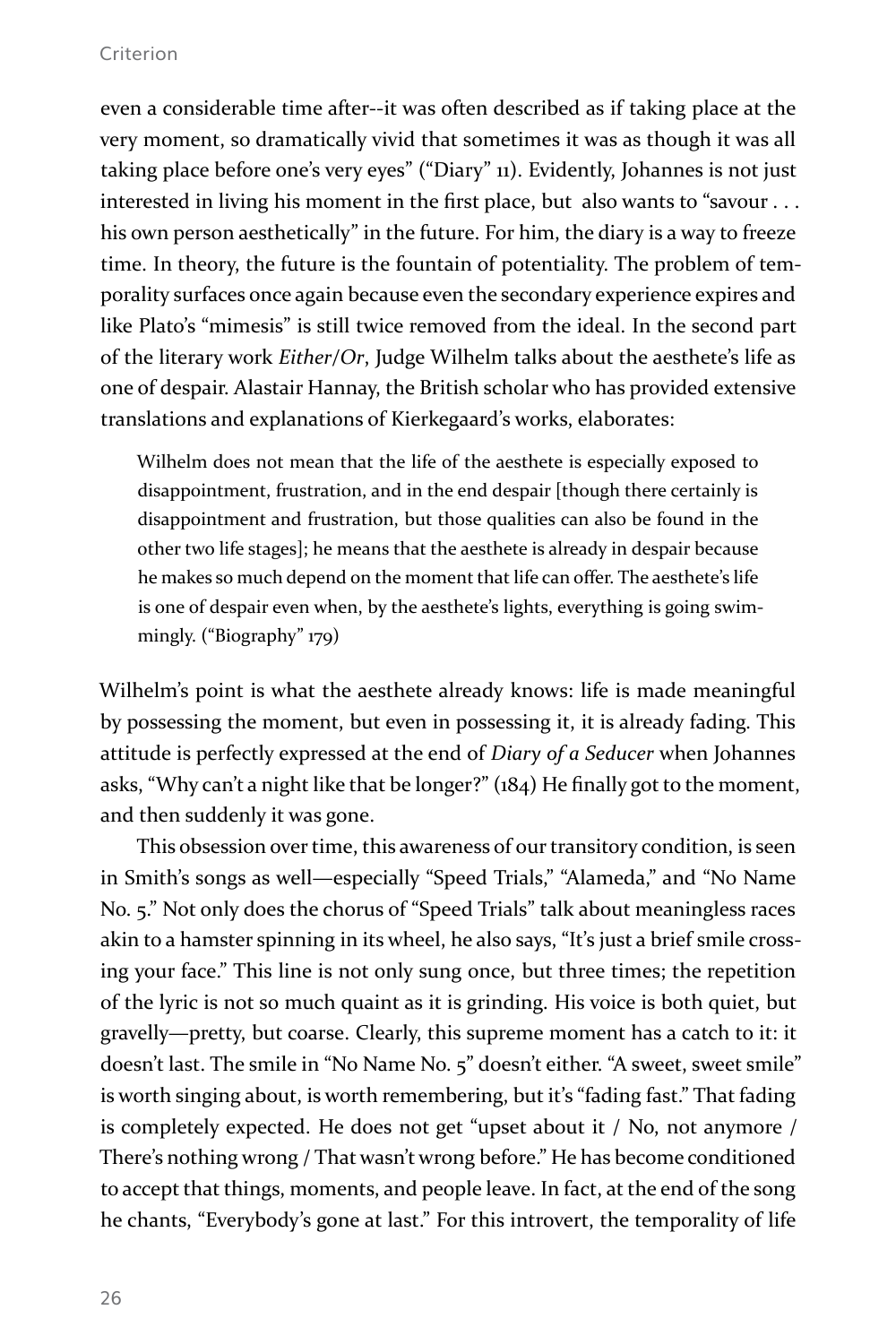also brings respite. Furthermore, "Alameda" makes a point of singing about a girl who liked you "for one or two minutes", but then "the fix is in / You're all pretension." The disappointment behind the bridge is unmistakable. Not only does it contain the lowest notes melodically, but Smith also incorporates a brief pause where all instruments are silenced for a beat—and just like that the moment is gone. Like the moment-chasing aesthete, Smith longs for the temporary fulfillment of something he knows will dissolve.

### Indecision

The last aesthetic characteristic that makes its way into Smith's album is the lack of real decision-making. The namesake for both works is most directly talked about in "Either/Or: An Ecstatic Discourse" located in the literary work *Either/Or*. The aesthete also loves the artistic consciousness of frames within frames within frames: an "Either/Or" within an Either/Or which contains many more "eithers" and "ors." In the "Ecstatic Discourse," Author A wisely expounds, "Marry, and you will regret it. Do not marry, and you will also regret it. Marry or do not marry, you will regret it either way. Whether you marry or you do not marry, you will regret it either way" (Hong 43-44). This comical logical sequence is not only talked about with marriage, but also with "laugh[ing] at the stupidities of the world"  $(43)$ , "trust[ing] a girl," and "hang[ing] yourself" (44). With this pessimistic view of the world, this passage insists that all decisions will cause disappointment. There is also no preference for one choice over another. No side is good, none better or worse. Each option is equal because both will equally cause regret. If all decisions are equal, then there is no true decision-making.

Kierkegaard's Johannes seems to feel the same way. Although Johannes certainly schemes about how to ensnare Cordelia, he is not so specifically concerned with her. Rather, she is one option among many, a means to fulfilling his contorted desire. One of his philosophies about love follows thus: "The trick [to deluding the god of love] is to be as receptive in regard to impressions as possible, to know the impression you are making and the impression each girl makes on you. In this way you can even be in love with many at the same time, because with each particular girl you are differently in love. Loving just one is too little" ("Diary" 84). He admits to maintaining multiple options here, to not actually committing to any one person. His actions towards Cordelia certainly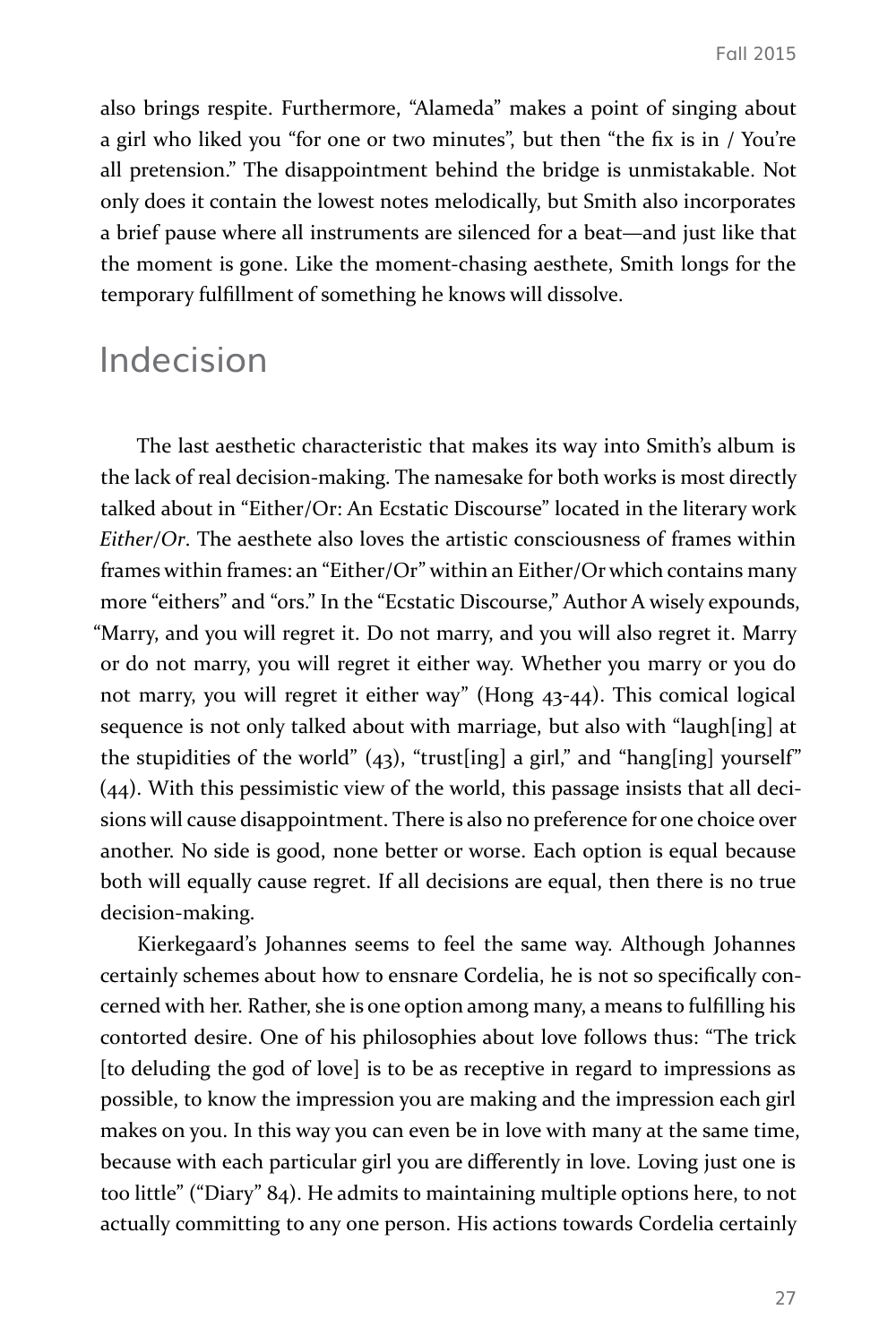display his belief in keeping the relationship open, distanced, abstract. He makes her "interesting" without fostering a true respect for her as a valued individual. He says their affiliation "amounts to nothing at all" because "it is purely spiritual"  $(72)$ . He says she is a work of art, a sculpture  $(151)$ . She is a "woman [who] is the man's dream" (165). In other words, to him she is a young virgin ready to be manipulated aesthetically just like any other young virgin is ready to be manipulated. If it were not Cordelia, it would be the actress he met at the theater. Judge Wilhelm will even go so far as to say that the aesthete's nonchalance equates to not making decisions at all. "The esthetic choice is either altogether immediate, and thus no choice, or it loses itself in a great multiplicity… If one does not choose absolutely, one chooses only for the moment and for that reason can choose something else the next moment" (Hong 73). While the aesthete obviously makes some choices, like what he should write in a letter or how he should talk to his lover's aunt, he is ultimately ambivalent.

Not surprisingly, the aesthete's "either/or" mentality weaves in and out of Smith's album as well. Smith exhibits his own ambivalence and not just others'. This is most notable in "Alameda," "Pictures of Me," and "Say Yes." "Alameda" may sound the most like Johannes, as Smith reassures himself that "Nobody broke your heart / You broke your own because you can't finish what you start / Nobody broke your heart / If you're alone it must be you that wants to be apart." Just as Johannes decides to emotionally distance himself from Cordelia by insisting the dissolution of their engagement was his plan all along (175), Smith takes full responsibility for the break up. Smith and the girl he's singing about can be together or not together. He could choose either way, and in the end he is resolved to accept whatever happens with equal emotion. In "Pictures of Me" Smith asks, after seeing his image on television, "I'm not surprised at all and really why should I be? / See nothing wrong / See nothing wrong." Then moments later he complains, "So sick and tired of all these pictures of me / Completely wrong / Totally wrong." The lyrics reveal his attempt to straddle two different attitudes. On the one hand, fame is not necessarily a bad thing; maybe it is simply to be expected. On the other hand, fame is not the answer to his problems, and he feels very uncomfortable embracing the popularity anyway. In the end, his conclusion remains ambiguous. He presents an either/or dilemma, one that will most likely cause regret on both sides.

"Say Yes" also shows Smith's inability to make decisions. Interestingly, the song starts with the lyrics, "I'm in love with the world through the eyes of a girl." Instead of saying he is in love with the girl, he sings that he is in love with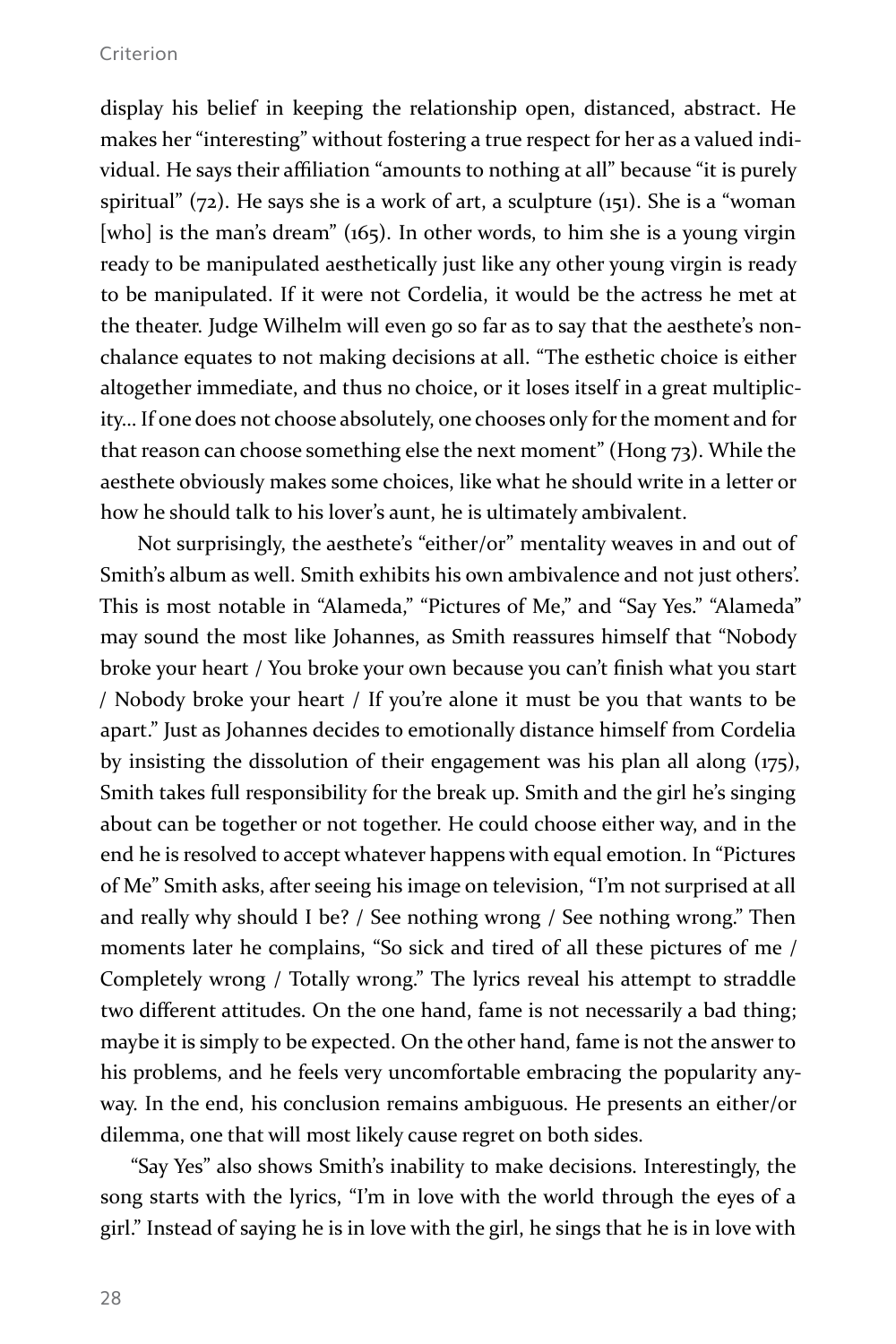the world; she is the one who provides that perspective for him. In a similar vein Johannes writes to Cordelia: "Behind every tree I see a womanly being that resembles you . . . Is not loving you to love a world?" ("Diary" 129). And again he states, "It is my love for you casting its reflection over the whole of life" (138). Being in love is not only a personal experience, but an abstract, aesthetic one as well. Any girl could stir up these thoughts, to turn the whole world into a metaphor. Smith also clearly sets up a dialectic; the girl will choose to be in a relationship with him or she won't. "It's always been wait and see," "She'll decide what she wants / I'll probably be the last to know / No one says until it shows and you see how it is / They want your or they don't / Say yes" (Smith). He is not begging her, convincing her, or proving which choice is better. Although we assume he genuinely wants this girl (the instrumentals are stripped, revealing, and the melody is optimistic), he is prepared to accept either possibility. In fact, his allusion to "they" instead of a specific girl generalizes the situation. Similarly, Johannes will often discuss girls or women, rather than individuals. Of course, this is not to say that Elliott Smith is Johannes. Many people can attest to the fact that Smith was a likeable figure, an authentic, deeply caring person (Nugent 7). After pouring over the lyrics of *Either/Or* and the diapsalmata of Kierkegaard's *Either/Or*, clearly there is a great deal of philosophical overlap.

Finally, whether Smith meant to deliberately engage Kierkegaard's version of the aesthete in this album is questionable. Smith only mentions in interviews where the title came from and never elaborates on why he chose it. However, the philosophical work seems to have deeply resonated with Smith on multiple levels, which is evident through the many similarities in his songs. Certainly he admired Kierkegaard; this may simply be a tribute to those angsty, anxietyladen works. Or, perhaps it was more personal. While reading *Either/Or*, Smith saw the aesthete in himself. If so, then he was doing exactly what Kierkegaard wanted him to do: to struggle, to find his own meaning, to read himself into the works. Perhaps Smith not only saw himself in Author A or Johannes, but also in Kierkegaard, who was after all a literary, poetic writer—in truth, an aesthete. Surely Elliott Smith was not, as some seem to suggest, admiring Kierkegaard from afar, but seriously engaging in these existentialist philosophies. By recognizing the influence of Kierkegaard's *Either/Or*, we more fully understand Smith's vision of modernity—a frustrated glance into his passionless, temporal, ambiguous world.